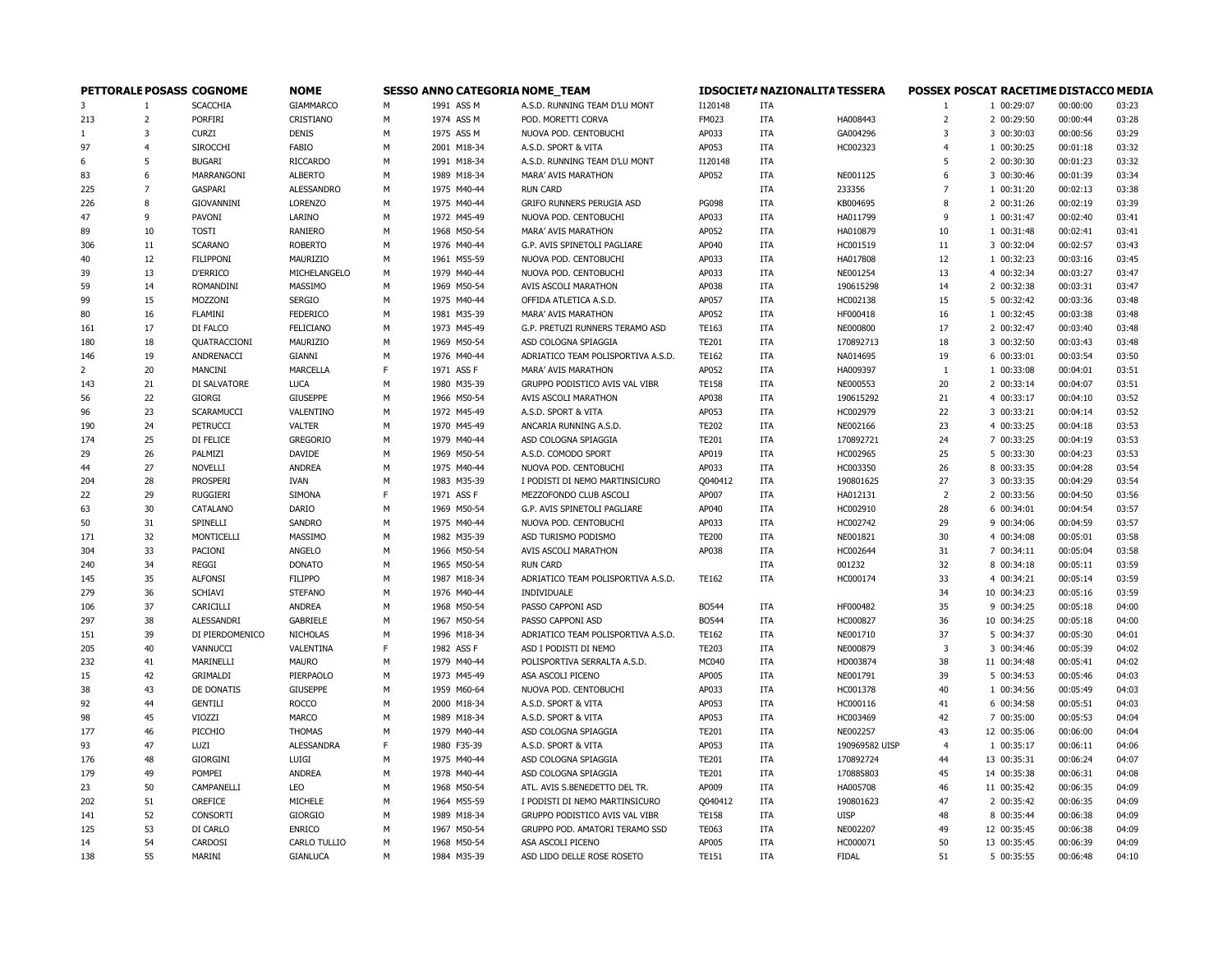| 230 | 56  | MANETTA           | <b>LEANDRO</b>       | М | 1984 M35-39 | ASD G.P. MONTORIO                  | <b>MANETTA</b> | <b>ITA</b> | NE000532  | 52             | 6 00:35:56  | 00:06:49 | 04:10 |
|-----|-----|-------------------|----------------------|---|-------------|------------------------------------|----------------|------------|-----------|----------------|-------------|----------|-------|
| 195 | 57  | <b>BIANCONI</b>   | <b>ALFANO</b>        | M | 1972 M45-49 | ASD I PODISTI DI NEMO              | <b>TE203</b>   | <b>ITA</b> | HA011679  | 53             | 6 00:36:00  | 00:06:53 | 04:11 |
| 16  | 58  | SCIPIONI          | <b>GIORGIO</b>       | М | 1968 M50-54 | ASA ASCOLI PICENO                  | AP005          | ITA        | HC003597  | 54             | 14 00:36:12 | 00:07:05 | 04:12 |
| 71  | 59  | LIBERI            | <b>ILIO</b>          | M | 1965 M50-54 | G.P. AVIS SPINETOLI PAGLIARE       | AP040          | ITA        | HC001517  | 55             | 15 00:36:14 | 00:07:07 | 04:12 |
| 42  | 60  | MOZZONI           | MASSIMILIANO         | M | 1968 M50-54 | NUOVA POD. CENTOBUCHI              | AP033          | ITA        | HC001305  | 56             | 16 00:36:21 | 00:07:15 | 04:13 |
| 289 | 61  | CACIOPPOLI        | <b>GIUSEPPE</b>      | M | 1963 M55-59 | I PODISTI DI NEMO MARTINSICURO     | Q040412        |            |           | 57             | 3 00:36:24  | 00:07:17 | 04:13 |
| 172 | 62  | ANGELOZZI         | <b>FEDERICO</b>      | M | 1986 M18-34 | ASD COLOGNA SPIAGGIA               | <b>TE201</b>   | <b>ITA</b> | 170892707 | 58             | 9 00:36:32  | 00:07:25 | 04:14 |
| 184 | 63  | SACCOMANDI        | <b>BIAGIO</b>        | M | 1968 M50-54 | ASD COLOGNA SPIAGGIA               | <b>TE201</b>   | <b>ITA</b> | 170892697 | 59             | 17 00:36:35 | 00:07:28 | 04:15 |
| 250 | 64  | TOMASSINI         | <b>ALESSANDRO</b>    | M | 1967 M50-54 | COLLECTION ATLETICA SAMBENEDET     | AP034          | <b>ITA</b> | HA015810  | 60             | 18 00:36:38 | 00:07:31 | 04:15 |
| 17  | 65  | <b>D'ERCOLI</b>   | DANIELE FILIPPO      | M | 1969 M50-54 | MEZZOFONDO CLUB ASCOLI             | AP007          | ITA        | HC000135  | 61             | 19 00:36:54 | 00:07:47 | 04:17 |
| 244 | 66  | <b>RUFFINI</b>    | <b>ALESSIO</b>       | M | 1986 M18-34 | DURBANO GAS ENERGY RIVAROLO 77     | A140541        | <b>ITA</b> | 190794803 | 62             | 10 00:36:55 | 00:07:48 | 04:17 |
| 62  | 67  | <b>CAPOFERRI</b>  | PASQUALINO           | М | 1960 M55-59 | G.P. AVIS SPINETOLI PAGLIARE       | AP040          | <b>ITA</b> | HA010322  | 63             | 4 00:36:56  | 00:07:49 | 04:17 |
| 26  | 68  | <b>ALBERTINI</b>  | <b>LUCA</b>          | M | 1980 M35-39 | A.S.D. COMODO SPORT                | AP019          | ITA        | HC002657  | 64             | 7 00:36:59  | 00:07:52 | 04:17 |
| 196 | 69  | CAPECCI           | <b>SERGIO</b>        | М | 1959 M60-64 | ASD I PODISTI DI NEMO              | TE203          | <b>ITA</b> | HA004893  | 65             | 2 00:37:00  | 00:07:53 | 04:18 |
| 167 | 70  | PIASINI           | <b>ENRICO</b>        | M | 1975 M40-44 | G.P. PRETUZI RUNNERS TERAMO ASD    | TE163          | ITA        | CA155751  | 66             | 15 00:37:02 | 00:07:55 | 04:18 |
| 122 | 71  | CHIAPPINI         | LUCIANO              | M | 1953 M65-69 | GRUPPO POD. AMATORI TERAMO SSD     | <b>TE063</b>   | ITA        | NA014812  | 67             | 1 00:37:05  | 00:07:58 | 04:18 |
| 258 | 72  | BARBIZZI          | <b>FEDERICO</b>      | M | 1984 M35-39 | G.P. AVIS SPINETOLI PAGLIARE       | AP040          | <b>ITA</b> | HC003365  | 68             | 8 00:37:09  | 00:08:02 | 04:19 |
| 70  | 73  | HERNANDEZ         | <b>AURORA</b>        | F | 1984 F35-39 | G.P. AVIS SPINETOLI PAGLIARE       | AP040          | <b>ITA</b> | HA017416  | 5              | 2 00:37:09  | 00:08:02 | 04:19 |
| 287 | 74  | <b>BRASILI</b>    | GIANLUIGI            | M | 1964 M55-59 | ATL.LEG.E TRIATHLON TRACKCLUB      | MC046          | ITA        | HD003180  | 69             | 5 00:37:10  | 00:08:04 | 04:19 |
| 85  | 75  | PAOLINI           | FABIO                | M | 1965 M50-54 | MARA' AVIS MARATHON                | AP052          | <b>ITA</b> | HC000358  | 70             | 20 00:37:12 | 00:08:05 | 04:19 |
| 300 | 76  | RANALLI           | <b>ENZO</b>          | М | 1972 M45-49 | A.ATL. TRODICA                     | MC028          | <b>ITA</b> | HD002611  | 71             | 7 00:37:17  | 00:08:11 | 04:20 |
| 66  | 77  | <b>CIABATTONI</b> | <b>VINCENZO</b>      | M | 1963 M55-59 | G.P. AVIS SPINETOLI PAGLIARE       | AP040          | <b>ITA</b> | HA017287  | 72             | 6 00:37:20  | 00:08:13 | 04:20 |
| 12  | 78  | PACCHIOLI         | <b>MARCELLO</b>      | М | 1962 M55-59 | A.S.D. RUNNING TEAM D'LU MONT      | I120148        | <b>ITA</b> | 150865691 | 73             | 7 00:37:24  | 00:08:17 | 04:20 |
| 49  | 79  | SPARVIERI         | VALENTINO            | M | 1981 M35-39 | NUOVA POD. CENTOBUCHI              | AP033          | ITA        | HC003542  | 74             | 9 00:37:28  | 00:08:21 | 04:21 |
| 51  | 80  | <b>SUMA</b>       | LORENZO              | M | 1977 M40-44 | NUOVA POD. CENTOBUCHI              | AP033          | ITA        | HC002896  | 75             | 16 00:37:28 | 00:08:21 | 04:21 |
| 223 | 81  | FALGIANI          | <b>MARIA RITA</b>    | F | 1964 F55-59 |                                    |                | <b>ITA</b> |           | 6              | 1 00:37:34  | 00:08:27 | 04:22 |
| 235 | 82  | MECO              | FABRIZIO             | М | 1996 M18-34 | ATL. LIB. RIMINI                   | RN036          | ITA        | GL000089  | 76             | 11 00:37:36 | 00:08:29 | 04:22 |
| 144 | 83  | ABBADINI          | PASQUALINO           | М | 1966 M50-54 | ADRIATICO TEAM POLISPORTIVA A.S.D. | <b>TE162</b>   | <b>ITA</b> | NE001528  | 77             | 21 00:37:38 | 00:08:31 | 04:22 |
| 129 | 84  | <b>GUIDARA</b>    | <b>EDOARDO</b>       | M | 1957 M60-64 | GRUPPO POD. AMATORI TERAMO SSD     | <b>TE063</b>   | <b>ITA</b> | NE001734  | 78             | 3 00:37:39  | 00:08:32 | 04:22 |
| 154 | 85  | LUPI              | PIETRO               | М | 1966 M50-54 | ADRIATICO TEAM POLISPORTIVA A.S.D. | TE162          | <b>ITA</b> | NE000767  | 79             | 22 00:37:40 | 00:08:33 | 04:22 |
| 186 | 86  | LUZII             | <b>MARCO</b>         | M | 1987 M18-34 | ANCARIA RUNNING A.S.D.             | <b>TE202</b>   | <b>ITA</b> | NE002210  | 80             | 12 00:37:43 | 00:08:36 | 04:23 |
| 187 | 87  | MONSIGNORE        | <b>ERNESTO</b>       | M | 1976 M40-44 | ANCARIA RUNNING A.S.D.             | <b>TE202</b>   | <b>ITA</b> | HC002838  | 81             | 17 00:37:43 | 00:08:37 | 04:23 |
| 160 | 88  | DI BARTOLOMEO     | <b>DINO</b>          | M | 1961 M55-59 | G.P. PRETUZI RUNNERS TERAMO ASD    | TE163          | <b>ITA</b> | NE001396  | 82             | 8 00:37:46  | 00:08:39 | 04:23 |
| 48  | 89  | POLINI            | <b>CLAUDIO</b>       | М | 1958 M60-64 | NUOVA POD. CENTOBUCHI              | AP033          | <b>ITA</b> | HC003223  | 83             | 4 00:37:49  | 00:08:42 | 04:23 |
| 116 | 90  | SGRILLI           | <b>GIULIANO</b>      | M | 1954 M65-69 | PASSO CAPPONI ASD                  | <b>BO544</b>   | <b>ITA</b> | HA007222  | 84             | 2 00:37:55  | 00:08:48 | 04:24 |
| 236 | 91  | MECO              | <b>ROBERTO</b>       | М | 1965 M50-54 | ATL. LIB. RIMINI                   | RN036          | ITA        | GA027397  | 85             | 23 00:37:56 | 00:08:49 | 04:24 |
| 13  | 92  | SAVELLI           | <b>FABIO MASSIMO</b> | М | 1965 M50-54 | A.S.D. RUNNING TEAM D'LU MONT      | I120148        | <b>ITA</b> |           | 86             | 24 00:37:57 | 00:08:50 | 04:24 |
| 61  | 93  | CAMELI            | MARIA CRISTINA       | F | 1969 F50-54 | G.P. AVIS SPINETOLI PAGLIARE       | AP040          | <b>ITA</b> | HC002338  | $\overline{7}$ | 1 00:37:58  | 00:08:51 | 04:24 |
| 178 | 94  | POCHETTI          | <b>FRANCESCO</b>     | M | 1073        | ASD COLOGNA SPIAGGIA               | <b>TE201</b>   | ITA        | NE002222  | 87             | 0 00:38:05  | 00:08:58 | 04:25 |
| 166 | 95  | <b>IACONE</b>     | <b>BARBARA</b>       | F | 1982 F35-39 | G.P. PRETUZI RUNNERS TERAMO ASD    | TE163          | <b>ITA</b> | NE001745  | 8              | 3 00:38:06  | 00:08:59 | 04:25 |
| 142 | 96  | DI DIODORO        | <b>ANDREA</b>        | M | 1987 M18-34 | GRUPPO PODISTICO AVIS VAL VIBR     | <b>TE158</b>   | <b>ITA</b> | NE001291  | 88             | 13 00:38:19 | 00:09:12 | 04:27 |
| 163 | 97  | DI SIMONE         | LIA                  | F | 1992 F18-34 | G.P. PRETUZI RUNNERS TERAMO ASD    | TE163          | ITA        | NE001805  | 9              | 1 00:38:30  | 00:09:23 | 04:28 |
| 67  | 98  | DE CHIARA         | ANGELO               | М | 1965 M50-54 | G.P. AVIS SPINETOLI PAGLIARE       | AP040          | <b>ITA</b> | HA013157  | 89             | 25 00:38:32 | 00:09:26 | 04:28 |
| 277 | 99  | LEONETTI          | FABRIZIO             | M | 1980 M35-39 | INDIVIDUALE                        |                |            |           | 90             | 10 00:38:39 | 00:09:33 | 04:29 |
| 153 | 100 | DI SABATINO       | PIERLUIGI            | M | 1983 M35-39 | ADRIATICO TEAM POLISPORTIVA A.S.D. | <b>TE162</b>   | <b>ITA</b> | NE002160  | 91             | 11 00:38:40 | 00:09:33 | 04:29 |
| 58  | 101 | <b>RICCI</b>      | <b>GABRIELE</b>      | M | 1967 M50-54 | AVIS ASCOLI MARATHON               | AP038          | <b>ITA</b> | HC000048  | 92             | 26 00:38:43 | 00:09:36 | 04:30 |
| 193 | 102 | <b>TASSI</b>      | <b>ROBERTO</b>       | М | 1979 M40-44 | ANCARIA RUNNING A.S.D.             | <b>TE202</b>   | <b>ITA</b> | HC002109  | 93             | 18 00:38:45 | 00:09:38 | 04:30 |
| 182 | 103 | <b>RONGAI</b>     | MASSIMO              | M | 1971 M45-49 | ASD COLOGNA SPIAGGIA               | <b>TE201</b>   | ITA        | 170885805 | 94             | 8 00:38:46  | 00:09:40 | 04:30 |
| 94  | 104 | MARCELLI          | DANIELE              | М | 2004        | A.S.D. SPORT & VITA                | AP053          | <b>ITA</b> | H5002989  | 95             | 0 00:38:47  | 00:09:40 | 04:30 |
| 147 | 105 | ANGELINI          | FABIO                | M | 1968 M50-54 | ADRIATICO TEAM POLISPORTIVA A.S.D. | TE162          | <b>ITA</b> | HC000958  | 96             | 27 00:38:56 | 00:09:49 | 04:31 |
| 79  | 106 | DI LORENZO        | <b>ALEX</b>          | М | 1987 M18-34 | MARA' AVIS MARATHON                | AP052          | ITA        | HC003587  | 97             | 14 00:38:58 | 00:09:51 | 04:31 |
| 74  | 107 | <b>SCARRONE</b>   | <b>IGOR</b>          | М | 1975 M40-44 | G.P. AVIS SPINETOLI PAGLIARE       | AP040          | <b>ITA</b> | NC000180  | 98             | 19 00:39:07 | 00:10:00 | 04:32 |
| 76  | 108 | TRIMARCO          | <b>NICOLA</b>        | M | 1981 M35-39 | G.P. AVIS SPINETOLI PAGLIARE       | AP040          | <b>ITA</b> | HC002093  | 99             | 12 00:39:07 | 00:10:00 | 04:32 |
| 75  | 109 | SILIQUINI         | <b>ALESSIO</b>       | M | 1977 M40-44 | G.P. AVIS SPINETOLI PAGLIARE       | AP040          | <b>ITA</b> | HC003201  | 100            | 20 00:39:07 | 00:10:00 | 04:32 |
| 84  | 110 | <b>MURRI</b>      | <b>AUGUSTO</b>       | M | 1983 M35-39 | MARA' AVIS MARATHON                | AP052          | <b>ITA</b> | HC3539    | 101            | 13 00:39:16 | 00:10:09 | 04:33 |
| 148 | 111 | <b>CRETONI</b>    | VINCENZO             | M | 1965 M50-54 | ADRIATICO TEAM POLISPORTIVA A.S.D. | <b>TE162</b>   | <b>ITA</b> | NA016301  | 102            | 28 00:39:24 | 00:10:17 | 04:34 |
|     |     |                   |                      |   |             |                                    |                |            |           |                |             |          |       |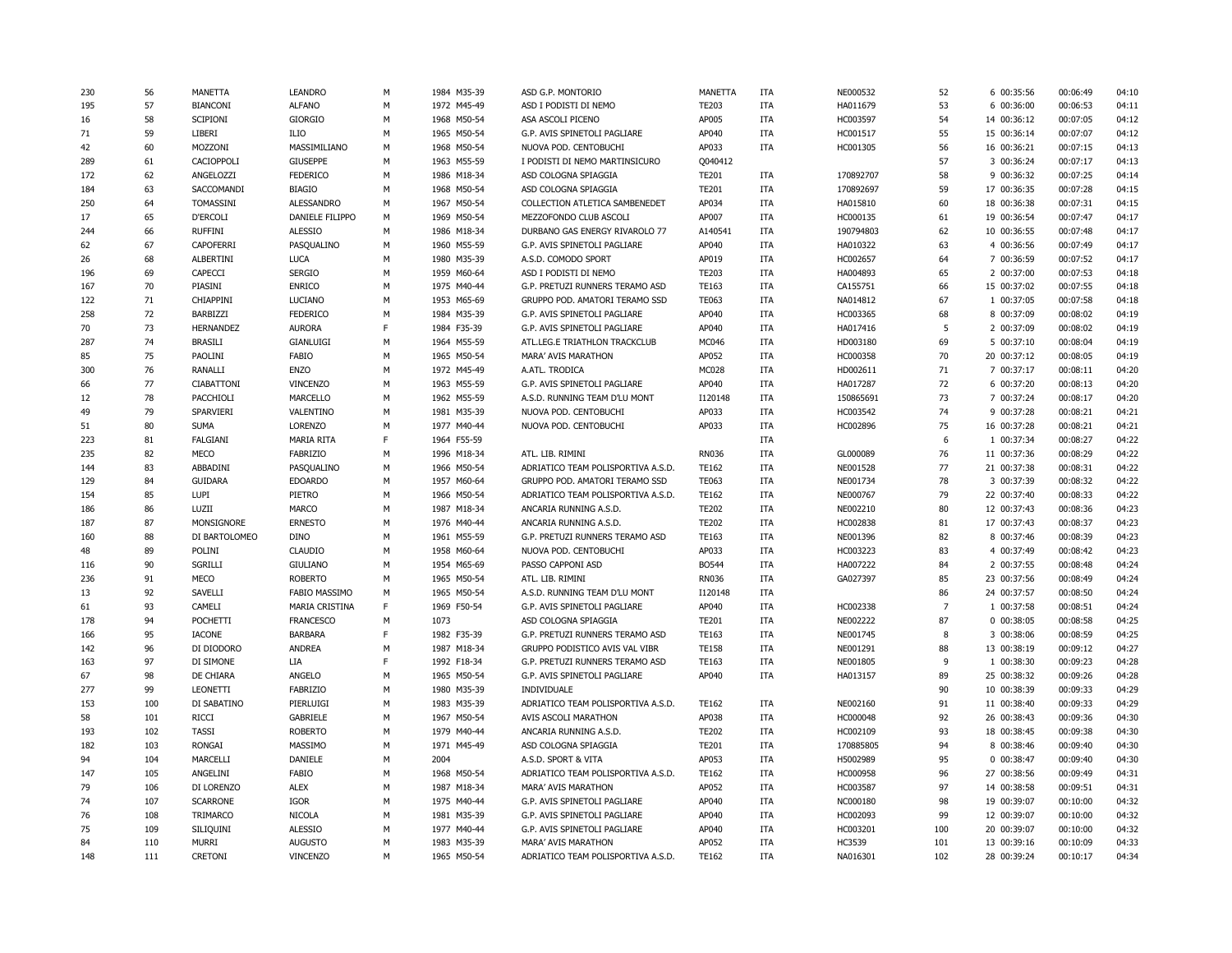| 214 | 112 | <b>ALESSI</b>     | LUCIO                | M | 1980 M35-39 |                                     |              | ITA        |              | 103       | 14 00:39:34 | 00:10:27 | 04:35          |
|-----|-----|-------------------|----------------------|---|-------------|-------------------------------------|--------------|------------|--------------|-----------|-------------|----------|----------------|
| 203 | 113 | POMPEI            | ERMANNO              | M | 1954 M65-69 | ASD I PODISTI DI NEMO               | <b>TE203</b> | <b>ITA</b> | HA003637     | 104       | 3 00:39:36  | 00:10:29 | 04:36          |
| 267 | 114 | <b>GIORDANO</b>   | <b>ANTONIO</b>       | M | 1971 M45-49 | A.S.D.F.C. PORTO 85                 | I120097      |            |              | 105       | 9 00:39:39  | 00:10:32 | 04:36          |
| 253 | 115 | DI LEONARDO       | <b>ENRICO</b>        | M | 1949 M70-74 | GRUPPO POD. AMATORI TERAMO SSD      | <b>TE063</b> | ITA        | NA002722     | 106       | 1 00:39:39  | 00:10:33 | 04:36          |
| 55  | 116 | <b>FIORAVANTI</b> | <b>ANTONIO</b>       | M | 1966 M50-54 | AVIS ASCOLI MARATHON                | AP038        | <b>ITA</b> | HC000009     | 107       | 29 00:39:41 | 00:10:34 | 04:36          |
| 159 | 117 | ANGELONI          | PATRIZIA             | F | 1965 F50-54 | G.P. PRETUZI RUNNERS TERAMO ASD     | TE163        | <b>ITA</b> | NE001810     | 10        | 2 00:39:46  | 00:10:39 | 04:37          |
| 131 | 118 | MONALDI           | <b>ANTONIO</b>       | M | 1956 M60-64 | GRUPPO POD. AMATORI TERAMO SSD      | <b>TE063</b> | ITA        | NA002545     | 108       | 5 00:39:46  | 00:10:39 | 04:37          |
| 107 | 119 | DI FRANCO         | MASSIMO              | M | 1971 M45-49 | PASSO CAPPONI ASD                   | <b>BO544</b> | ITA        | HC002129     | 109       | 10 00:39:48 | 00:10:41 | 04:37          |
| 175 | 120 | DI PIETRO         | <b>GIANLUCA</b>      | M | 1975 M40-44 | ASD COLOGNA SPIAGGIA                | <b>TE201</b> | <b>ITA</b> | 170892719    | 110       | 21 00:39:51 | 00:10:44 | 04:37          |
| 115 | 121 | SANTIANO          | <b>ROBERTO</b>       | М | 1969 M50-54 | PASSO CAPPONI ASD                   | <b>BO544</b> | <b>ITA</b> | LA074606     | 111       | 30 00:39:52 | 00:10:45 | 04:38          |
| 37  | 122 | DE CESARI         | PATRIZIO             | M | 1967 M50-54 | NUOVA POD. CENTOBUCHI               | AP033        | <b>ITA</b> | HA013014     | 112       | 31 00:39:57 | 00:10:50 | 04:38          |
| 183 | 123 | ROSINI            | SALVATORE            | М | 1970 M45-49 | ASD COLOGNA SPIAGGIA                | <b>TE201</b> | <b>ITA</b> | 170892703    | 113       | 11 00:40:08 | 00:11:01 | 04:39          |
| 86  | 124 | <b>RECCHI</b>     | <b>GIULIANO</b>      | M | 1958 M60-64 | MARA' AVIS MARATHON                 | AP052        | ITA        | HC002981     | 114       | 6 00:40:18  | 00:11:11 | 04:41          |
| 308 | 125 | SPRECACE'         | <b>ALEANDRO</b>      | M |             | ASD G.S. MARTINSICURO               |              | <b>ITA</b> |              | 115       |             |          | 04:41          |
|     |     |                   |                      |   | 1964 M55-59 |                                     | <b>TE204</b> |            | NA003446     |           | 9 00:40:18  | 00:11:11 |                |
| 288 | 126 | <b>MUCCI</b>      | EZIO                 | М | 1962 M55-59 | I PODISTI DI NEMO MARTINSICURO      | Q040412      |            |              | 116       | 10 00:40:18 | 00:11:11 | 04:41          |
| 216 | 127 | <b>BEVINI</b>     | LUCIANO              | M | 1962 M55-59 | UISP COMITATO TERR.LE ASCOLI PICENO | I120019      | <b>ITA</b> | 191204534    | 117       | 11 00:40:20 | 00:11:13 | 04:41          |
| 46  | 128 | <b>PACENTE</b>    | MICHELE              | M | 1970 M45-49 | NUOVA POD. CENTOBUCHI               | AP033        | <b>ITA</b> | HC001005     | 118       | 12 00:40:20 | 00:11:13 | 04:41          |
| 135 | 129 | DI MERCURIO       | ANDREINA             | F | 1963 F55-59 | ASD LIDO DELLE ROSE ROSETO          | <b>TE151</b> | <b>ITA</b> | <b>FIDAL</b> | 11        | 2 00:40:21  | 00:11:14 | 04:41          |
| 228 | 130 | <b>IERACE</b>     | <b>ELOISA</b>        | F | 1973 F45-49 | PODISTICA A.V.I.S. ALBA ADRIATICA   | Q040438      | <b>ITA</b> | 190801633    | 12        | 1 00:40:40  | 00:11:33 | 04:43          |
| 111 | 131 | MATTIOLI          | DANILO               | M | 1974 M45-49 | PASSO CAPPONI ASD                   | <b>BO544</b> | <b>ITA</b> | HC002673     | 119       | 13 00:41:02 | 00:11:55 | 04:46          |
| 132 | 132 | ROMUALDI          | OVIDIO               | М | 1949 M70-74 | GRUPPO POD. AMATORI TERAMO SSD      | TE063        | <b>ITA</b> | NE000770     | 120       | 2 00:41:03  | 00:11:56 | 04:46          |
| 124 | 133 | DEI GIUDICI       | ANGELO               | M | 1955 M60-64 | GRUPPO POD. AMATORI TERAMO SSD      | <b>TE063</b> | <b>ITA</b> | NA015599     | 121       | 7 00:41:04  | 00:11:57 | 04:46          |
| 32  | 134 | BELLAGAMBA        | VITTORIO             | M | 1964 M55-59 | NUOVA POD. CENTOBUCHI               | AP033        | <b>ITA</b> | HA007848     | 122       | 12 00:41:08 | 00:12:01 | 04:46          |
| 191 | 135 | RASETTI           | CRISTIANO            | М | 1970 M45-49 | ANCARIA RUNNING A.S.D.              | <b>TE202</b> | ITA        | HC003022     | 123       | 14 00:41:08 | 00:12:01 | 04:46          |
| 181 | 136 | <b>RAPAGNA</b>    | <b>SANDRA</b>        | F | 1970 F45-49 | ASD COLOGNA SPIAGGIA                | <b>TE201</b> | <b>ITA</b> | 171223776    | 13        | 2 00:41:12  | 00:12:05 | 04:47          |
| 18  | 137 | <b>FORMICONE</b>  | <b>EMIDIO</b>        | M | 1959 M60-64 | MEZZOFONDO CLUB ASCOLI              | AP007        | <b>ITA</b> | HA011121     | 124       | 8 00:41:15  | 00:12:08 | 04:47          |
| 101 | 138 | TRAINI            | <b>SANDRO</b>        | M | 1974 M45-49 | OFFIDA ATLETICA A.S.D.              | AP057        | <b>ITA</b> | HC003598     | 125       | 15 00:41:15 | 00:12:08 | 04:47          |
| 243 | 139 | <b>ROMANI</b>     | <b>ALCIDE ANDREA</b> | M | 1972 M45-49 |                                     |              | <b>ITA</b> |              | 126       | 16 00:41:20 | 00:12:13 | 04:48          |
| 150 | 140 | DE LAURENTIIS     | <b>GUGLIELMO</b>     | M | 1965 M50-54 | ADRIATICO TEAM POLISPORTIVA A.S.D.  | <b>TE162</b> | <b>ITA</b> | NA016302     | 127       | 32 00:41:27 | 00:12:20 | 04:49          |
| 296 | 141 | <b>FALA'</b>      | PAOLO                | М | 1949 M70-74 | A.S.D.F.C. PORTO 85                 | I120097      | <b>ITA</b> | 190725996    | 128       | 3 00:41:37  | 00:12:30 | 04:50          |
| 24  | 142 | CAPRETTI          | <b>GINO</b>          | M | 1961 M55-59 | ATL. AVIS S.BENEDETTO DEL TR.       | AP009        | <b>ITA</b> | HA002701     | 129       | 13 00:41:37 | 00:12:30 | 04:50          |
| 299 | 143 | MASSACCESI        | <b>ROBERTO</b>       | M | 1965 M50-54 | A.S.D. RUNNING RIVIERA DELLE PALME  | I120226      | <b>ITA</b> |              | 130       | 33 00:41:39 | 00:12:32 | 04:50          |
| 198 | 144 | <b>FIORINI</b>    | PIERO                | M | 1961 M55-59 | ASD I PODISTI DI NEMO               | <b>TE203</b> | <b>ITA</b> | LB001310     | 131       | 14 00:42:10 | 00:13:03 | 04:54          |
| 242 | 145 | RIPANI            | <b>LAURA</b>         | F | 1969 F50-54 | COLLECTION ATLETICA SAMBENEDET      | AP034        | ITA        | HC003225     | 14        | 3 00:42:14  | 00:13:07 | 04:54          |
| 301 | 146 | <b>VESPERINI</b>  | LUIGI                | M | 1952 M65-69 | ATL. AVIS S.BENEDETTO DEL TR.       | AP009        | <b>ITA</b> | HA018305     | 132       | 4 00:42:15  | 00:13:08 | 04:54          |
| 222 | 147 | DI ADDEZIO        | <b>FRANCESCO</b>     | M | 1978 M40-44 |                                     |              | ITA        |              | 133       | 22 00:42:16 | 00:13:09 | 04:54          |
| 19  | 148 | <b>IONNI</b>      | <b>MANUELA</b>       | F | 1979 F40-44 | MEZZOFONDO CLUB ASCOLI              | AP007        | <b>ITA</b> | HC002690     | 15        | 1 00:42:35  | 00:13:28 | 04:57          |
| 130 | 149 | LA PENNA          | MAURIZIO             | M | 1955 M60-64 | GRUPPO POD. AMATORI TERAMO SSD      | TE063        | <b>ITA</b> | NA006022     | 134       | 9 00:42:39  | 00:13:32 | 04:57          |
| 263 | 150 | <b>MORGANTI</b>   | <b>FRANCESCO</b>     | M | 1957 M60-64 | G.P. AVIS SPINETOLI PAGLIARE        | AP040        | <b>ITA</b> | HA014019     | 135       | 10 00:42:55 | 00:13:49 | 04:59          |
| 303 | 151 | DI BATTISTA RODI  | <b>CLAUDIA</b>       | F | 1986 F18-34 | AVIS ASCOLI MARATHON                | AP038        | <b>ITA</b> | HC003037     | 16        | 2 00:43:02  | 00:13:55 | 05:00          |
| 247 | 152 | <b>TAMBASCO</b>   | <b>GIUSEPPE</b>      | M | 1964 M55-59 | PODISTICA A.V.I.S. ALBA ADRIATICA   | Q040438      | <b>ITA</b> | 190801638    | 136       | 15 00:43:05 | 00:13:58 | 05:00          |
| 188 | 153 | <b>MUSCELLI</b>   | <b>MAURO</b>         | M | 1965 M50-54 | ANCARIA RUNNING A.S.D.              | <b>TE202</b> | ITA        | NE002262     | 137       | 34 00:43:09 | 00:14:02 | 05:00          |
| 137 | 154 | MARINI            | <b>ANTONIO</b>       | M | 1956 M60-64 | ASD LIDO DELLE ROSE ROSETO          | <b>TE151</b> | ITA        | <b>FIDAL</b> | 138       | 11 00:43:10 | 00:14:03 | 05:01          |
| 149 | 155 | <b>CUSANO</b>     | DANIELA              | F | 1971 F45-49 | ADRIATICO TEAM POLISPORTIVA A.S.D.  | <b>TE162</b> | <b>ITA</b> | NE001952     | 17        | 3 00:43:13  | 00:14:06 | 05:01          |
| 278 | 156 | <b>TULLI</b>      | <b>SARA</b>          | F | 1987 F18-34 | INDIVIDUALE                         |              |            |              | 18        | 3 00:43:20  | 00:14:13 | 05:02          |
| 152 | 157 | DI PIZIO          | ANGELO               | M | 1970 M45-49 | ADRIATICO TEAM POLISPORTIVA A.S.D.  | <b>TE162</b> | <b>ITA</b> | NE001523     | 139       | 17 00:43:31 | 00:14:24 | 05:03          |
| 109 | 158 | <b>FONTANA</b>    | <b>ALESSANDRO</b>    | М | 1982 M35-39 | PASSO CAPPONI ASD                   | <b>BO544</b> | <b>ITA</b> | GB009438     | 140       | 15 00:43:35 | 00:14:29 | 05:04          |
| 90  | 159 | ALESSANDRINI      | <b>SARA</b>          | F | 1974 F45-49 | A.S.D. SPORT & VITA                 | AP053        | ITA        | HC002357     | 19        | 4 00:43:38  | 00:14:31 | 05:04          |
| 68  | 160 | DI VITA           | VINCENZO GIOVANNI M  |   | 1964 M55-59 | G.P. AVIS SPINETOLI PAGLIARE        | AP040        | <b>ITA</b> | HC002076     | 141       | 16 00:43:38 | 00:14:31 | 05:04          |
| 290 | 161 | CHINELLO          | LAURA                | F | 1981 F35-39 | INDIVIDUALE                         |              |            |              | 20        | 4 00:43:41  | 00:14:34 | 05:04          |
| 78  |     |                   |                      | M |             |                                     |              | <b>ITA</b> |              | 142       |             | 00:14:36 | 05:04          |
|     | 162 | CARMINUCCI        | <b>CLAUDIO</b>       | F | 1944 M75-79 | MARA' AVIS MARATHON                 | AP052        |            | HA007035     |           | 1 00:43:43  |          |                |
| 192 | 163 | TARQUINI          | PATRIZIA             | M | 1973 F45-49 | ANCARIA RUNNING A.S.D.              | <b>TE202</b> | <b>ITA</b> | HC002835     | 21<br>143 | 5 00:43:45  | 00:14:38 | 05:05<br>05:05 |
| 189 | 164 | <b>NEPA</b>       | <b>MARCO</b>         |   | 1973 M45-49 | ANCARIA RUNNING A.S.D.              | <b>TE202</b> | <b>ITA</b> | NE002168     |           | 18 00:43:45 | 00:14:38 |                |
| 5   | 165 | <b>BRUNI</b>      | <b>ALESSANDRO</b>    | М | 1972 M45-49 | A.S.D. RUNNING TEAM D'LU MONT       | I120148      | <b>ITA</b> | 151092326    | 144       | 19 00:43:46 | 00:14:39 | 05:05          |
| 108 | 166 | DI PAOLO          | MASSIMILIANO         | M | 1969 M50-54 | PASSO CAPPONI ASD                   | <b>BO544</b> | <b>ITA</b> | HC001567     | 145       | 35 00:43:53 | 00:14:46 | 05:06          |
| 20  | 167 | PARODO            | <b>MARCO</b>         | M | 1958 M60-64 | MEZZOFONDO CLUB ASCOLI              | AP007        | <b>ITA</b> | HA011798     | 146       | 12 00:43:54 | 00:14:47 | 05:06          |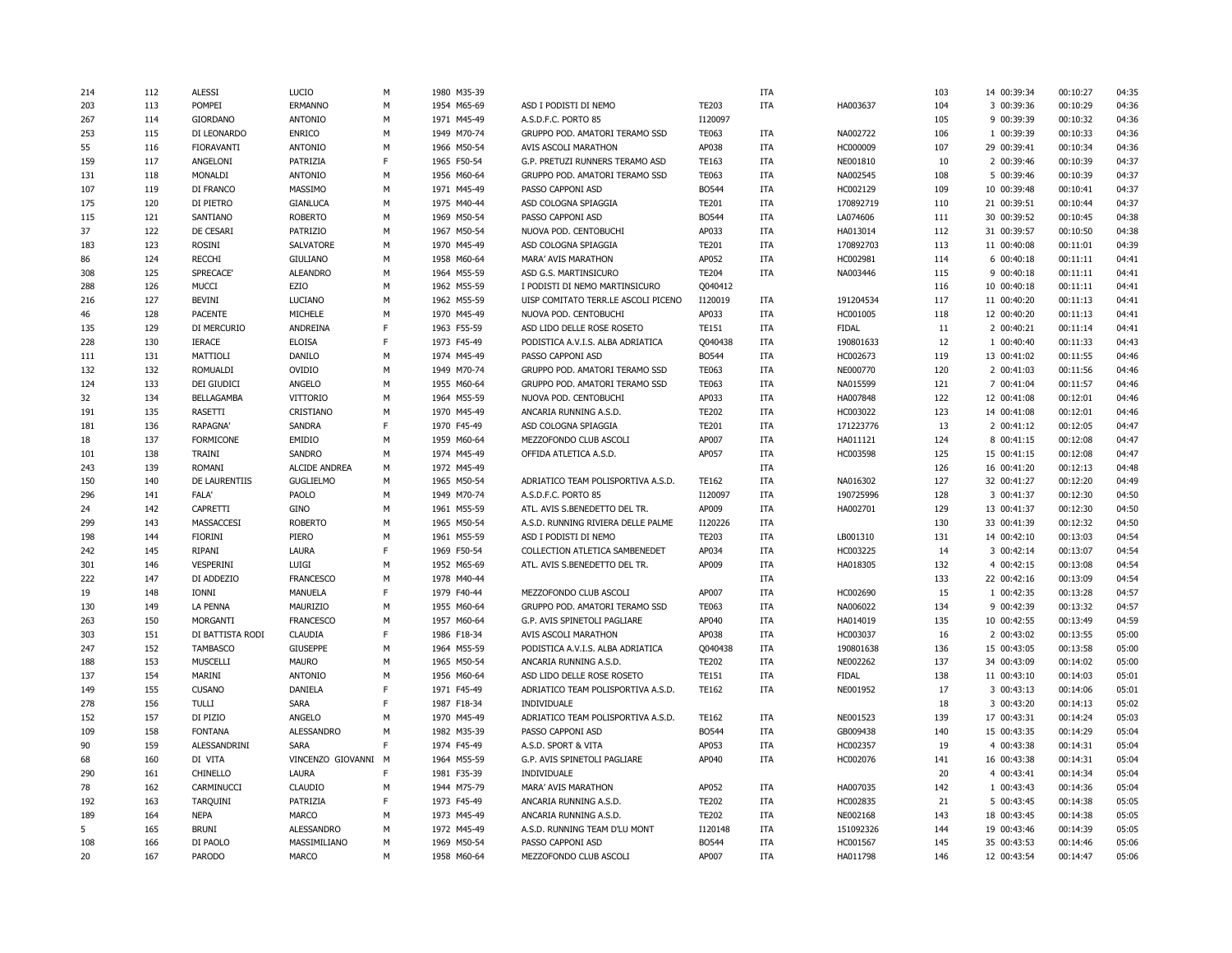| 302            | 168 | MARICOTTI         | <b>FEDERICO</b>       | М  | 1961 M55-59 | NUOVA POD. CENTOBUCHI              | AP033        | ITA        | HA004813    | 147 | 17 00:44:00 | 00:14:53 | 05:06 |
|----------------|-----|-------------------|-----------------------|----|-------------|------------------------------------|--------------|------------|-------------|-----|-------------|----------|-------|
| 34             | 169 | CAPPELLACCI       | <b>GIANCARLO</b>      | M  | 1961 M55-59 | NUOVA POD. CENTOBUCHI              | AP033        | ITA        | HC000972    | 148 | 18 00:44:00 | 00:14:53 | 05:06 |
| 194            | 170 | <b>VIOLA</b>      | <b>ANTONIO</b>        | M  | 1964 M55-59 | ANCARIA RUNNING A.S.D.             | <b>TE202</b> | ITA        | NE002196    | 149 | 19 00:44:15 | 00:15:08 | 05:08 |
| 21             | 171 | PELLIZZIERI       | <b>DOMENICO</b>       | M  | 1975 M40-44 | MEZZOFONDO CLUB ASCOLI             | AP007        | ITA        | HC002351    | 150 | 23 00:44:17 | 00:15:10 | 05:08 |
| 134            | 172 | BELLACHIOMA       | GIOVANNI              | M  | 1965 M50-54 | ASD LIDO DELLE ROSE ROSETO         | <b>TE151</b> | <b>ITA</b> | <b>UISP</b> | 151 | 36 00:44:39 | 00:15:32 | 05:11 |
| 217            | 173 | CASTELLI          | <b>SILVIA</b>         | F  | 1965 F50-54 | <b>RUN CARD</b>                    |              | <b>ITA</b> | 233356      | 22  | 4 00:44:47  | 00:15:40 | 05:12 |
| 82             | 174 | MARCHIONNI        | <b>GIUSEPPINA</b>     | F  | 1974 F45-49 | MARA' AVIS MARATHON                | AP052        | <b>ITA</b> | HC002566    | 23  | 6 00:44:54  | 00:15:47 | 05:13 |
| 25             | 175 | MARCHETTI         | <b>REMO</b>           | M  | 1963 M55-59 | ATL. AVIS S.BENEDETTO DEL TR.      | AP009        | <b>ITA</b> | HC003194    | 152 | 20 00:44:55 | 00:15:48 | 05:13 |
|                |     |                   |                       | M  |             |                                    |              |            |             |     |             |          | 05:13 |
| 87             | 176 | <b>ROSSI</b>      | <b>UMBERTO</b>        | E  | 1953 M65-69 | MARA' AVIS MARATHON                | AP052        | ITA        | HA001892    | 153 | 5 00:44:57  | 00:15:50 |       |
| 248            | 177 | <b>TESTASECCA</b> | <b>LAURA</b>          |    | 1985 F18-34 |                                    |              | ITA        |             | 24  | 4 00:44:58  | 00:15:51 | 05:13 |
| 164            | 178 | D'IGNAZIO         | <b>GIORGIA</b>        | E  | 1993 F18-34 | G.P. PRETUZI RUNNERS TERAMO ASD    | TE163        | <b>ITA</b> | NE002096    | 25  | 5 00:44:58  | 00:15:51 | 05:13 |
| 249            | 179 | <b>TESTASECCA</b> | VALENTINA             | E  | 1988 F18-34 |                                    |              | <b>ITA</b> |             | 26  | 6 00:45:03  | 00:15:56 | 05:14 |
| 197            | 180 | DE ANGELIS        | MARIANO               | M  | 1980 M35-39 | ASD I PODISTI DI NEMO              | <b>TE203</b> | ITA        | HD002888    | 154 | 16 00:45:03 | 00:15:56 | 05:14 |
| 60             | 181 | <b>BORDONI</b>    | <b>ROBERTA</b>        | E  | 1983 F35-39 | G.P. AVIS SPINETOLI PAGLIARE       | AP040        | <b>ITA</b> | HC003511    | 27  | 5 00:45:14  | 00:16:07 | 05:15 |
| 27             | 182 | <b>BISONNI</b>    | <b>GIUSEPPE</b>       | M  | 1951 M65-69 | A.S.D. COMODO SPORT                | AP019        | ITA        | HA002662    | 155 | 6 00:45:21  | 00:16:14 | 05:16 |
| 157            | 183 | SPANO             | CATJA                 | E  | 1971 F45-49 | ADRIATICO TEAM POLISPORTIVA A.S.D. | <b>TE162</b> | ITA        | NE002232    | 28  | 7 00:45:51  | 00:16:44 | 05:19 |
| 246            | 184 | <b>STRACCIA</b>   | <b>MARCO</b>          | M  | 1991 M18-34 |                                    |              | ITA        |             | 156 | 15 00:45:55 | 00:16:48 | 05:20 |
| 10             | 185 | <b>GAETANI</b>    | ANGELA                | F  | 1967 F50-54 | A.S.D. RUNNING TEAM D'LU MONT      | I120148      | <b>ITA</b> | 150865671   | 29  | 5 00:46:29  | 00:17:22 | 05:24 |
| 35             | 186 | DE BERARDINIS     | MARINA                | F. | 1963 F55-59 | NUOVA POD. CENTOBUCHI              | AP033        | ITA        | HC003010    | 30  | 3 00:46:29  | 00:17:22 | 05:24 |
| 31             | 187 | <b>ALMONTI</b>    | GINO                  | M  | 1947 M70-74 | NUOVA POD. CENTOBUCHI              | AP033        | <b>ITA</b> | HA005028    | 157 | 4 00:46:29  | 00:17:22 | 05:24 |
| 238            | 188 | <b>PALANCA</b>    | <b>ANDREA</b>         | M  | 1988 M18-34 |                                    |              | <b>ITA</b> |             | 158 | 16 00:46:36 | 00:17:29 | 05:25 |
| 28             | 189 | CALABRESE         | <b>GIAMPIERO</b>      | M  | 1972 M45-49 | A.S.D. COMODO SPORT                | AP019        | ITA        | HA011682    | 159 | 20 00:46:46 | 00:17:39 | 05:26 |
| 298            | 190 | ABBATE            | GIOVANNI              | M  | 1960 M55-59 | A.S.D. COMODO SPORT                | AP019        | <b>ITA</b> | HA010712    | 160 | 21 00:46:46 | 00:17:39 | 05:26 |
| 91             | 191 | <b>ALFONSI</b>    | <b>BARBARA</b>        | F  | 1975 F40-44 | A.S.D. SPORT & VITA                | AP053        | ITA        | HC003475    | 31  | 2 00:46:46  | 00:17:39 | 05:26 |
| 102            | 192 | VALLORANI         | <b>FORTUNATO</b>      | M  | 1954 M65-69 | OFFIDA ATLETICA A.S.D.             | AP057        | ITA        | HA013219    | 161 | 7 00:47:08  | 00:18:01 | 05:28 |
| 113            | 193 | PALERMI           | <b>ALESSANDRA</b>     | F  | 1978 F40-44 | PASSO CAPPONI ASD                  | BO544        | ITA        | GB008818    | 32  | 3 00:47:36  | 00:18:29 | 05:32 |
| 245            | 194 | <b>SCOPONI</b>    | <b>ANDREA</b>         | M  | 1963 M55-59 | A.S.D. FILIPPIDE MONTESILVANO      | PE155        | ITA        | ND000602    | 162 | 22 00:47:37 | 00:18:30 | 05:32 |
| 100            | 195 | <b>TOZZI</b>      | MARIANNA              | F  | 1979 F40-44 | OFFIDA ATLETICA A.S.D.             | AP057        | ITA        | HC003599    | 33  | 4 00:48:05  | 00:18:58 | 05:35 |
| 30             | 196 | <b>TASSI</b>      | SILVIO                | M  | 1960 M55-59 | A.S.D. COMODO SPORT                | AP019        | ITA        | HC003173    | 163 | 23 00:48:06 | 00:18:59 | 05:35 |
| 45             | 197 | ORTIZ             | FERNANDO CLAUDIO      | M  | 1968 M50-54 | NUOVA POD. CENTOBUCHI              | AP033        | ITA        | HC001006    | 164 | 37 00:48:10 | 00:19:03 | 05:35 |
| 33             | 198 | CALVARESI         | <b>MARIO</b>          | M  | 1955 M60-64 | NUOVA POD. CENTOBUCHI              | AP033        | ITA        | HA005542    | 165 | 13 00:48:10 | 00:19:03 | 05:35 |
| 162            | 199 | DI PASQUALE       | <b>DONATO</b>         | M  | 1962 M55-59 | G.P. PRETUZI RUNNERS TERAMO ASD    | TE163        | <b>ITA</b> | NA016427    | 166 | 24 00:48:10 | 00:19:03 | 05:36 |
| 72             | 200 | PAGANI            | MARIALICE             | F  | 1967 F50-54 | G.P. AVIS SPINETOLI PAGLIARE       | AP040        | ITA        | HC002898    | 34  | 6 00:48:11  | 00:19:04 | 05:36 |
| 65             | 201 | CIABATTONI        | EMILIA                | E  | 1978 F40-44 | G.P. AVIS SPINETOLI PAGLIARE       | AP040        | <b>ITA</b> | HC003535    | 35  | 5 00:48:12  | 00:19:05 | 05:36 |
| 57             | 202 | LANCIONI          | PATRIZIA              | F  | 1986 F18-34 | AVIS ASCOLI MARATHON               | AP038        | ITA        | HC002999    | 36  | 7 00:48:12  | 00:19:05 | 05:36 |
| 268            | 203 | <b>COCCHIERI</b>  | <b>FEDERICO</b>       | M  | 1980 M35-39 | INDIVIDUALE                        |              |            |             | 167 | 17 00:48:13 | 00:19:06 | 05:36 |
| 54             | 204 | <b>ASSENTI</b>    | <b>ALESSANDRA</b>     | E  | 1979 F40-44 | AVIS ASCOLI MARATHON               | AP038        | ITA        | HC002648    | 37  | 6 00:48:17  | 00:19:10 | 05:36 |
| 234            | 205 | MATTIOLI          | PATRIZIA              | F  | 1965 F50-54 |                                    |              | <b>ITA</b> |             | 38  | 7 00:48:20  | 00:19:14 | 05:37 |
| 237            | 206 | PAGLIARINI        | <b>FERRUCCIO</b>      | M  | 1964 M55-59 | <b>G.S.IL FIORINO</b>              | FI004        | <b>ITA</b> | HC002852    | 168 | 25 00:48:21 | 00:19:14 | 05:37 |
|                |     |                   |                       | M  |             |                                    |              |            |             |     |             |          |       |
| 11             | 207 | MAIORANA LIGA     | <b>ROMOLO</b>         |    | 1968 M50-54 | A.S.D. RUNNING TEAM D'LU MONT      | I120148      | <b>ITA</b> | 161206302   | 169 | 38 00:48:23 | 00:19:16 | 05:37 |
| 126            | 208 | DI CARLO          | <b>GABRIELE</b>       | M  | 1954 M65-69 | GRUPPO POD. AMATORI TERAMO SSD     | <b>TE063</b> | ITA        | NA004311    | 170 | 8 00:48:39  | 00:19:32 | 05:39 |
| 114            | 209 | PIERGALLINI       | MARCO                 | M  | 1965 M50-54 | PASSO CAPPONI ASD                  | BO544        | ITA        | HC002504    | 171 | 39 00:48:44 | 00:19:38 | 05:40 |
| 119            | 210 | GIANSANTI         | <b>EMANUELA</b>       | E  | 1972 F45-49 | A.S.D. PICCHIO RUNNING             | I120180      | <b>ITA</b> | 180872930   | 39  | 8 00:48:52  | 00:19:45 | 05:40 |
| 156            | 211 | PELA              | <b>DONATELLA</b>      | F  | 1977 F40-44 | ADRIATICO TEAM POLISPORTIVA A.S.D. | <b>TE162</b> | <b>ITA</b> | NE002146    | 40  | 7 00:49:54  | 00:20:47 | 05:48 |
| 309            | 212 | <b>VITOLLA</b>    | <b>FRANCESCO</b>      | M  | 1962 M55-59 | ASD G.S. MARTINSICURO              | <b>TE204</b> | <b>ITA</b> | HA004797    | 172 | 26 00:50:05 | 00:20:59 | 05:49 |
| 103            | 213 | <b>ACCIARRI</b>   | <b>FEDERICO</b>       | M  | 1977 M40-44 | PASSO CAPPONI ASD                  | BO544        | ITA        | HF000435    | 173 | 24 00:50:22 | 00:21:15 | 05:51 |
| $\overline{7}$ | 214 | <b>CORSI</b>      | <b>ROBERTO</b>        | M  | 1961 M55-59 | A.S.D. RUNNING TEAM D'LU MONT      | I120148      | <b>ITA</b> | 140978914   | 174 | 27 00:50:22 | 00:21:15 | 05:51 |
| 9              | 215 | <b>FIORONI</b>    | GIOVANNI              | M  | 1970 M45-49 | A.S.D. RUNNING TEAM D'LU MONT      | I120148      | ITA        | 190894207   | 175 | 21 00:50:37 | 00:21:30 | 05:53 |
| 173            | 216 | D'AMBROSIO        | <b>MARTINA</b>        | E  | 1991 F18-34 | ASD COLOGNA SPIAGGIA               | <b>TE201</b> | <b>ITA</b> | NE002194    | 41  | 8 00:50:38  | 00:21:32 | 05:53 |
| 252            | 217 | CAVICCHIOLI       | EMILIA                | F  | 1976 F40-44 | A.P.D. ECOLOGICA 'G'               | <b>TE048</b> | ITA        | NE002286    | 42  | 8 00:50:55  | 00:21:49 | 05:55 |
| 120            | 218 | <b>BIANCONE</b>   | <b>BRUNO GABRIELE</b> | M  | 1950 M65-69 | GRUPPO POD. AMATORI TERAMO SSD     | <b>TE063</b> | ITA        | NE002258    | 176 | 9 00:51:47  | 00:22:40 | 06:01 |
| 95             | 219 | PAOLUZZI          | VIRGILIO              | M  | 1955 M60-64 | A.S.D. SPORT & VITA                | AP053        | ITA        | HA003450    | 177 | 14 00:51:57 | 00:22:50 | 06:02 |
| $\overline{4}$ | 220 | <b>ALBANESI</b>   | <b>CLAUDIA</b>        | F  | 1967 F50-54 | A.S.D. RUNNING TEAM D'LU MONT      | I120148      | ITA        | 141044818   | 43  | 8 00:52:04  | 00:22:57 | 06:03 |
| 8              | 221 | <b>ESPOSITO</b>   | CARMELA               | E  | 1958 F60-64 | A.S.D. RUNNING TEAM D'LU MONT      | I120148      | <b>ITA</b> |             | 44  | 1 00:52:11  | 00:23:04 | 06:03 |
| 256            | 222 | AMABILI           | <b>FRANCO</b>         | M  | 1951 M65-69 | ASD PODISTICA MONTEGRANARO         | <b>FM054</b> | ITA        | HF001093    | 178 | 10 00:52:53 | 00:23:46 | 06:08 |
| 155            | 223 | PEDICONE          | LORELLA               | E  | 1964 F55-59 | ADRIATICO TEAM POLISPORTIVA A.S.D. | <b>TE162</b> | <b>ITA</b> | NA01686     | 45  | 4 00:53:15  | 00:24:08 | 06:11 |